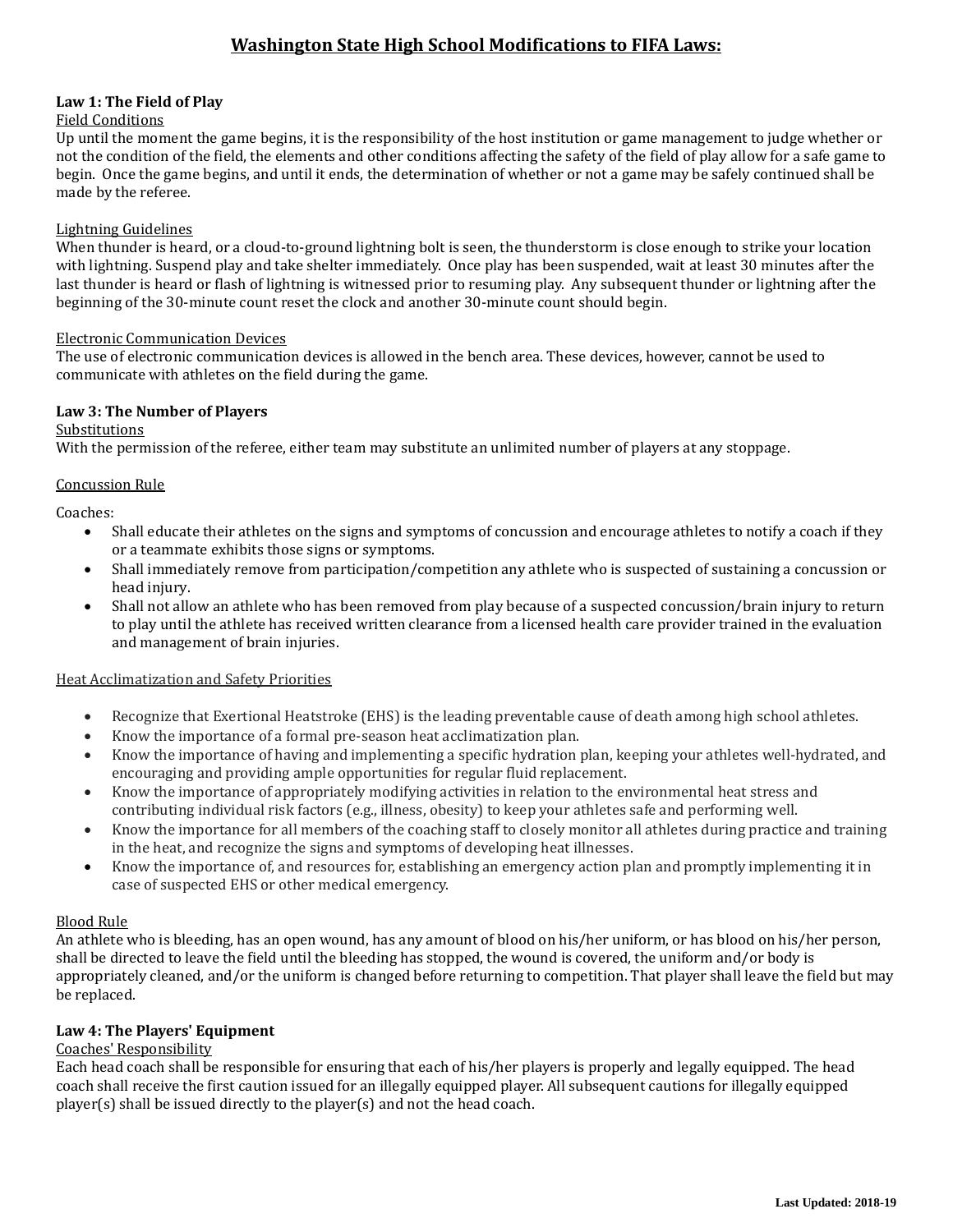### **Law 7: The Duration of the Match**

#### Length of Periods

The match lasts two equal periods of 40 minutes. The WIAA recommends that middle level schools play two equal periods of 30 minute halves or four equal quarters of 15 minutes.

Periods may be shortened if mutually agreed upon or in any emergency, by agreement of coaches or ordered by the referee, provided it is determined to shorten the periods before the game or before the second period.

The referee is responsible for keeping the time of the game. If the field site has a clock, it shall be run to 2:00 or 38:00 then official time will be utilized which includes stoppage time kept on field. The referee will indicate to both coaches as to how much time remains.

In the event a game must be suspended because of conditions which make it impossible to continue play, the referee shall declare it an official game if one complete half or more of the game has been played. If less than one-half of the game has been played, the game may be rescheduled from the start, or restarted from the suspension of play.

### Intervals Between Periods

The halftime interval shall be 10 minutes unless opposing coaches mutually agree to a different length.

### Tie Games

State Tournament Games: After a 5 minute break at the conclusion of play, two (2) golden goal five (5) minute overtime periods will be utilized. If still tied, kicks from the mark will decide the result of the match. Only players on the field at the conclusion of the last overtime period can be used for kicks from the mark.

### **Law 12: Fouls and Misconduct**

With the exception of the goal keeper, a yellow card cautioned player shall leave the field and may be replaced. Should the team with the cautioned player elect to play shorthanded; the cautioned player may not re-enter nor be replaced until the next legal substitution opportunity.

### Player Send Off

A player, substitute or substituted player who has been shown a red card may remain in the team area.

### Coach / Adult Bench Personnel

A coach or other adult bench personnel, who has been cautioned, should be shown a yellow card.

A coach or other adult bench personnel who has been shown a red card must leave the vicinity of the playing area immediately and may not have contact, direct or indirect, with the team during the remainder of the game. Failure to comply shall result in termination of the game.

### **Appendix - Law 4: The Players' Equipment**

### Required Equipment

The required player equipment includes a jersey, shorts, socks, suitable shoes and shinguards which shall provide adequate and reasonable protection, be professionally manufactured, age- and size-appropriate, not altered to decrease protection, worn under the socks, and are worn with the bottom edge no higher than 2 inches above the ankle. Shinguards must meet the National Operating Committee on Standards for Athletic Equipment (NOCSAE) specifications. The NOCSAE seal and the appropriate height range of the player shall appear on the shinguard. The NOCSAE seal and height range shall be permanently marked on the front of the shinguard. Equipment shall not be modified from its original manufactured state and shall be worn in the manner the manufacturer intended it to be worn. It is also recommended that male players wear a supporter and protective cup. Requirements for uniforms:

Jerseys and socks of opposing teams shall be of contrasting colors and, in the event of a similarity of color; the home team shall be responsible for making the necessary change.

The home team shall wear dark jerseys and socks, and the visiting team shall wear white jerseys and white socks. Prior to and during the game, jerseys shall be tucked into the shorts, unless manufactured to be worn outside.

Both socks shall be the same color, with a single dominant color, but not necessarily the color of the jersey. Tape applied to socks cannot change the basic color of the socks.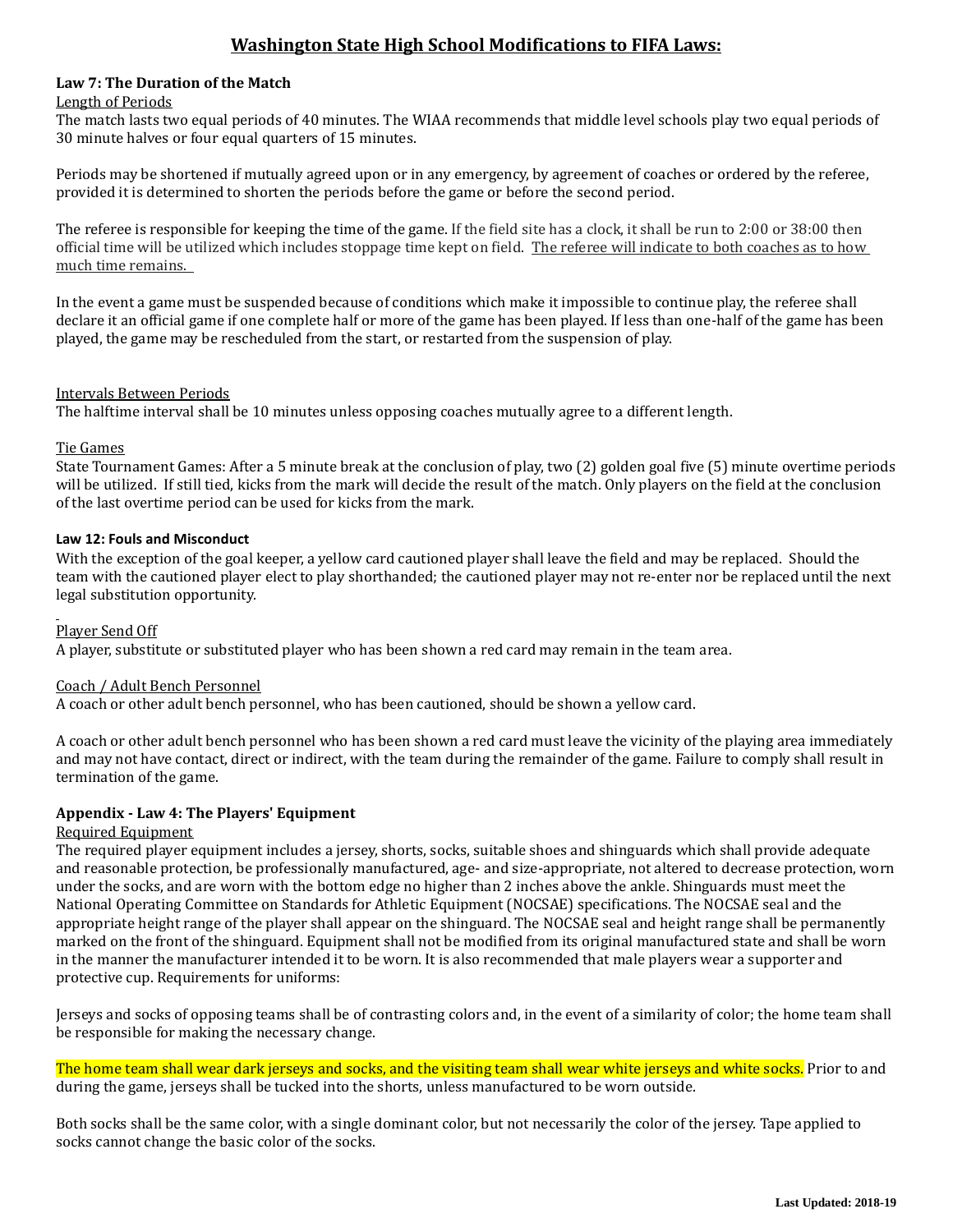A manufacturer's logo/trademark appearing on both sides of the socks is legal.

If visible apparel is worn under the jersey and/or shorts, it shall be of a similar length, all alike and of a solid color.

One manufacturer's logo/trademark or reference is permitted on the outside of each item which may not exceed 2¼ square inches and may not exceed 2¼ inches in any dimensions.

An American flag, not to exceed 2 by 3 inches, and either a commemorative or memorial patch, not to exceed 4 square inches and with written state association approval, may be worn on the jersey provided neither the flag nor the patch interferes with the visibility of the number.

When an illegally uniformed team is unable to correct the situation or cannot verify state association approval of the uniform, the game shall be played. The referee must, however, notify the state association following the game.

Except for the uniform of the goalkeeper, jerseys, shorts and socks of teammates shall be of similar color, design and pattern. The goalkeeper's socks must differ in color from the opposing players.

The jersey of the goalkeeper shall be distinctly different from that of any teammate or opponent, except the other goalkeeper. The shorts or pants and socks of the goalkeeper are not required to be the same color as his/her teammates, but must comply with rule the requirements for a manufacturer's logo.

All jerseys shall be numbered on the back with a different Arabic number at least six inches in height and on the front (jerseys or shorts) with the same number, which shall be at least 4 inches in height. Numbers shall be of contrasting color to the jersey (or shorts) and clearly visible.

Only those names, patches, emblems, logos or insignias referencing the school are permitted on the team uniform, with the exception of a manufacturer's logo, American flag or an approved commemorative patch. The player's name may also appear on the team uniform.

Shoes with soles containing metal (aluminum, magnesium, titanium, etc.), leather, rubber, nylon, or plastic cleats, studs, or bars, whether molded as part of the sole or detachable, are allowed as long as the referee does not consider them dangerous or they have been altered in any way creating sharp edges thus rendering them unsafe.

The WIAA recommends that team captains wear an upper arm band of a contrasting color.

Substitutes shall wear distinguishing bibs/pinnies at all times.

### Other Equipment

Illegal equipment shall not be worn by any player. This applies to any equipment which, in the opinion of the referee, is dangerous or confusing. Types of equipment which are illegal include, but are not limited to, the following:

- projecting metal or other hard plates, or projections on clothing or person;
- head, arm, thigh or hip pads containing sole leather, fiber, metal or any unyielding materials;
- hard and unyielding items (guards, casts, braces, etc.) on the hand, wrist, forearm, elbow, upper arm or shoulder unless covered, and must be padded with a closed-cell, slow recovery foam padding no less than ½-inch thick;
- shinguards which have exposed sharp edges or have been altered;
- spectacle guards;
- knee braces which are altered from the manufacturer's original design/production. Knee braces that are unaltered are legal and do not require any additional padding;
- ankle braces which are altered from the manufacturer's original design/production. Non-metal ankle braces that are unaltered are legal and may be worn outside a sock. Ankle braces of metal or unyielding material that are unaltered are legal if covered by a sock;
- helmets, hats, caps or visors.

Exceptions:

- The goalkeeper may wear a head protector made of closed-cell, slow-recovery rubber or other similar material that stays soft in its final form. This head protector shall not have a bill, or other protruding design. It shall not cover the face, other than the forehead, and shall be secured by a chin strap.
- The goalkeeper may wear a soft-billed baseball style hat or soft-billed visor. If worn in conjunction with a head protector, it is to be worn outside and may not be attached to the head protector.
- Players may wear soft and yielding caps during inclement weather. Caps must be alike in color.